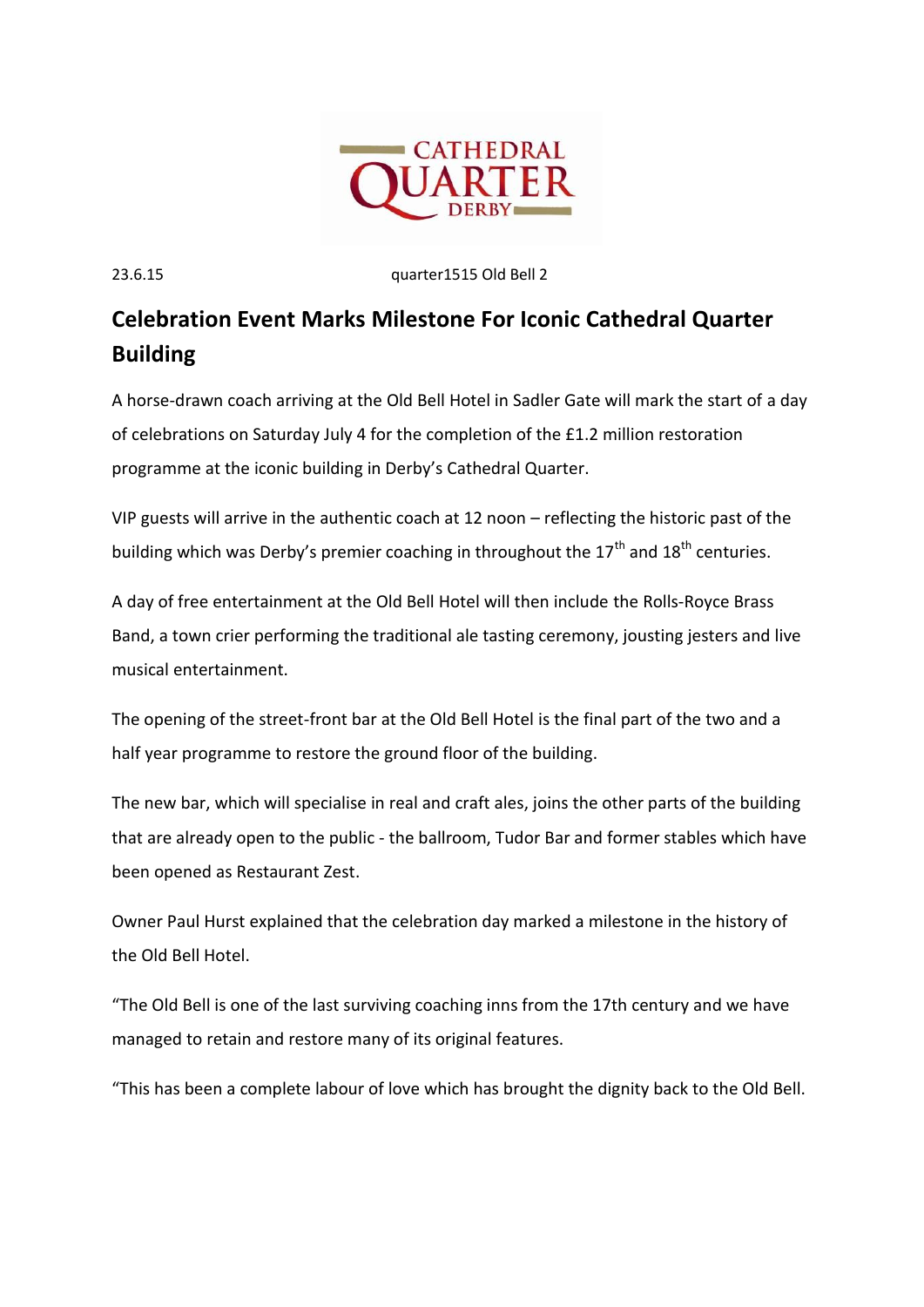"We are extremely grateful for the support of our neighbouring businesses, the Cathedral Quarter Business Improvement District and the regeneration and conservation teams at Derby City Council who have all helped to make this happen.

"In its heyday the Old Bell Hotel was at the heart of the local community – staging court hearings and even as the place where everybody came to pick up their post which arrived on the stage coach.

"My aim has always been to make this a building that could be enjoyed by everyone and the celebration day will be a real family occasion.

"The building has been a pub and nightclub for the past 40 years but we now have customers of all ages from families in the restaurant to tea dances in the ballroom.

"We have also only used local tradespeople to do the restoration programme – putting more than £800,000 back into the local economy.

"There has already been a great deal of interest in the building from visitors to the Cathedral Quarter and I am confident that this will really help to draw even more people into the city from throughout the UK and abroad."

The Tudor Bar opened in July 2013 having been closed since the Seventies. It was previously a venue frequented particularly by the judges and lawyers attending the nearby courts.

The magnificent ballroom opened in October 2014 and has already hosted a number of events including the Derby Folk Festival, private parties and weddings.

The former stable blocks were originally a tea room and is now the new home of Restaurant Zest which moved from George Street.

The new bar is the final piece in the restoration jigsaw - serving real ales, craft and world beers.

Mr Hurst stated that he would be taking some time off before considering the future of the remaining three floors in the Old Bell Hotel.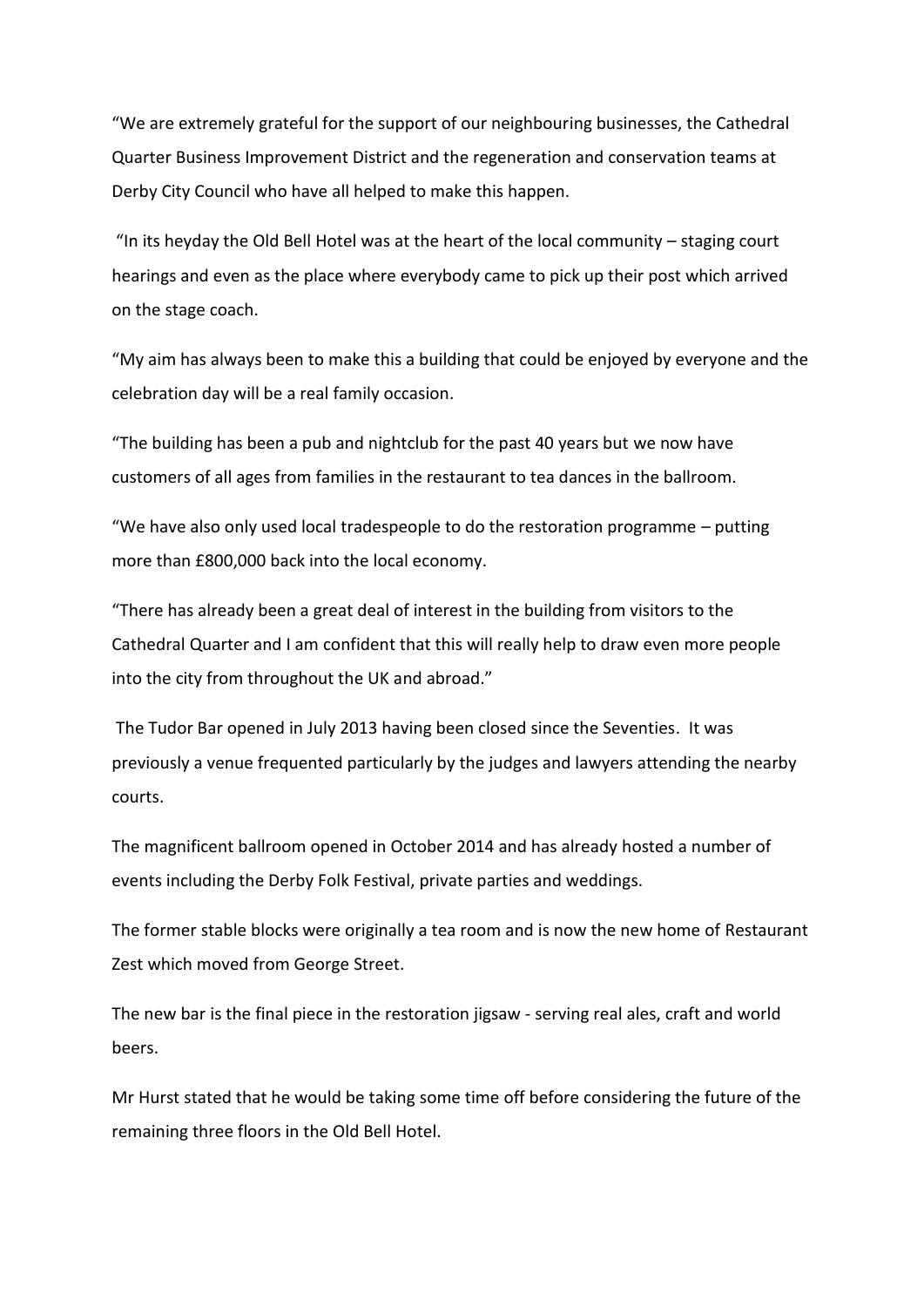"We originally planned to open a boutique hotel which is still on the cards but we need to think about the future of the upper floors – taking into consideration the interest from people into its fascinating and sometimes gory past which makes it Derby's most haunted building.

"None of us like to be the last people in the building at night as there are all sorts of ghostly goings-on!

"The bar manager saw something disappearing through the fire place just the other night and workmen have reported footsteps and noises when they have been the only ones there.

"We are therefore considering whether to convert the upper floors into holiday lets which I am sure will draw ghost hunters from far and wide."

The opening was welcomed by Martin Langsdale, chair of the Cathedral Quarter Board, which drives forward activities under the area's Business Improvement District (BID) status.

He said: "The Old Bell Hotel is a jewel in the Cathedral Quarter and particularly Sadler Gate which has come back to the fore as one of the most iconic and popular streets in Derby city centre.

"The BID has been fully behind Paul's plans for the building and we are delighted that his vision and hard work has come to fruition.

"The opening of the ground floor of the Old Bell further strengthens the Cathedral Quarter's aim to be a destination that is unique, diverse and inspiring and will continue to put this area firmly on the map for local people and visitors alike."

For information about all that the Cathedral Quarter has to offer, visit [www.derbycathedralquarter.co.uk;](http://www.derbycathedralquarter.co.uk/) follow on Twitter @DerbyCQ and like the Facebook page CathedralQuarterDerby

**Fnds**